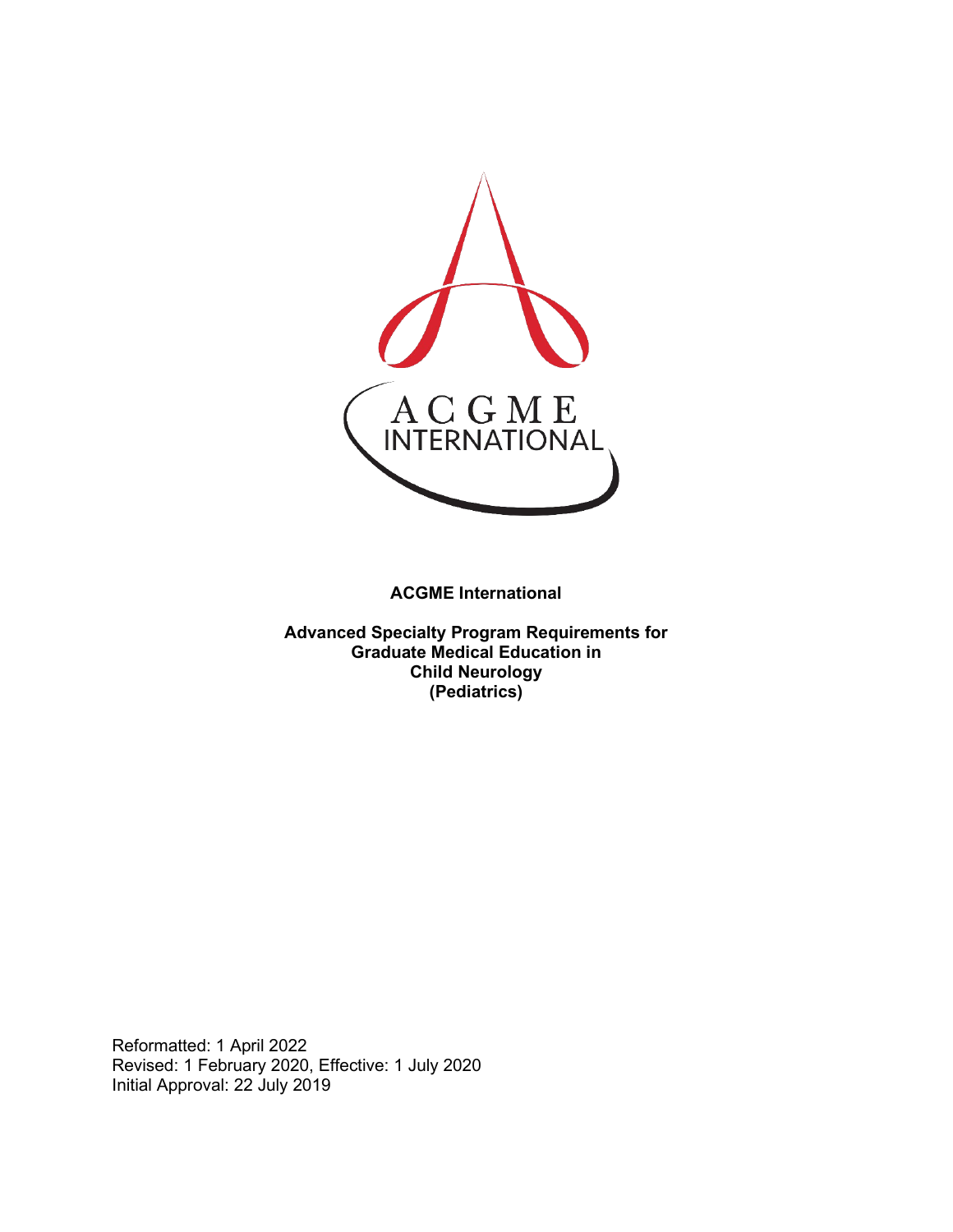## **ACGME International Specialty Program Requirements for Graduate Medical Education in Child Neurology (Pediatrics)**

#### **Int. Introduction**

*Background and Intent: Programs must achieve and maintain Foundational Accreditation according to the ACGME-I Foundational Requirements prior to receiving Advanced Specialty Accreditation. The Advanced Specialty Requirements noted below complement the ACGME-I Foundational Requirements. For each section, the Advanced Specialty Requirements should be considered together with the Foundational Requirements.*

## **Int. I. Definition and Scope of the Specialty**

Child neurology is the subspecialty of pediatrics that comprises diagnosis, evaluation, management, and advocacy for infants, children, adolescents, and young adults with primary or secondary disorders of the peripheral and central nervous systems.

## **Int. II. Duration of Education**

Int. II.A. The educational program in child neurology must be 36 or 48 months in length.

## **I. Institution**

## **I.A. Sponsoring Institution**

- I.A.1. A fellowship in child neurology must function as an integral part of an ACGME-I-accredited residency in pediatrics.
- I.A.1.a) There must be an affiliation with an ACGME-I-accredited neurology residency program.
- I.A.1.b) The child neurology program should be geographically proximate to the affiliated pediatrics residency program.
- I.A.2. The educational program in child neurology must not negatively affect the education of residents in the affiliated pediatrics or neurology residency programs.

## **I.B. Participating Sites**

See International Foundational Requirements, Section I.B.

#### **II. Program Personnel and Resources**

## **II.A. Program Director**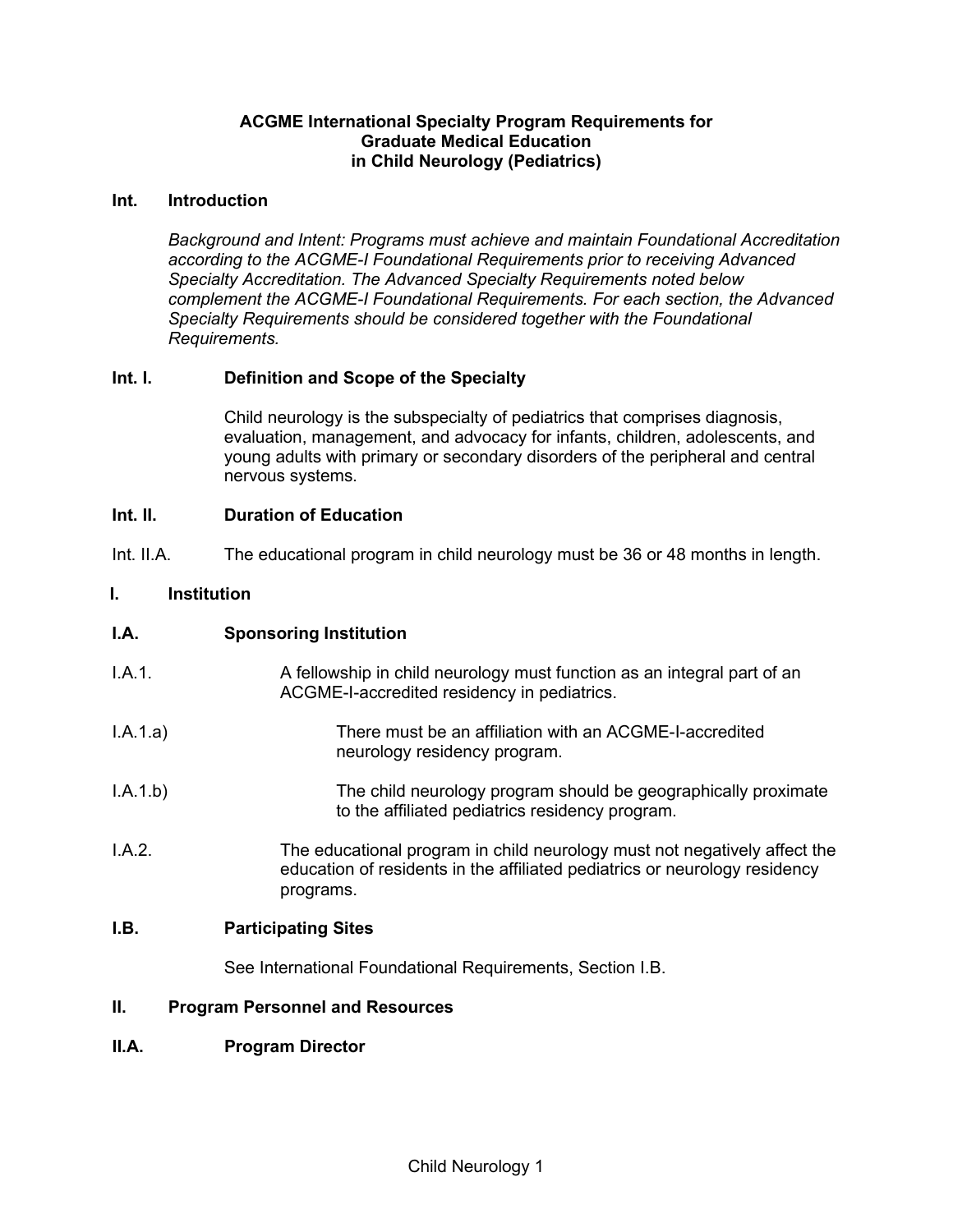| II.A.1.                 | The program director must demonstrate a record of mentoring or guiding<br>fellows in the acquisition of competence in the clinical, teaching, research,<br>quality improvement, and advocacy skills pertinent to the discipline.                                                                                                                       |
|-------------------------|--------------------------------------------------------------------------------------------------------------------------------------------------------------------------------------------------------------------------------------------------------------------------------------------------------------------------------------------------------|
| II.A.2.                 | The program director must ensure that each fellow:                                                                                                                                                                                                                                                                                                     |
| II.A.2.a)               | is provided with mentorship in development of the necessary<br>clinical, educational, scholarship, and administrative skills; and,                                                                                                                                                                                                                     |
| II.A.2.b)               | documents experience in procedures.                                                                                                                                                                                                                                                                                                                    |
| ILA.2.b)(1)             | The program director must ensure that such<br>documentation is available for review.                                                                                                                                                                                                                                                                   |
| II.A.3.                 | The program director must coordinate, with the program directors of the<br>pediatrics residency, and affiliated residency and subspecialty fellowship<br>programs, the incorporation of the ACGME-I Competencies into<br>fellowship education to foster consistent expectations for fellows'<br>achievement and faculty members' evaluation processes. |
| II.A.4.                 | Meetings with the program directors of the pediatrics residency and all<br>pediatric subspecialty programs should take place at least semiannually.                                                                                                                                                                                                    |
| II.A.4.a)               | There must be documentation of these meetings.                                                                                                                                                                                                                                                                                                         |
| II.A.4.b)               | These meetings should address a departmental approach to<br>common educational issues and concerns that may include core<br>curriculum, the ACGME-I Competencies, and evaluation.                                                                                                                                                                      |
| II.A.5.                 | The fellowship program director must have the authority and responsibility<br>to set and adjust the clinical responsibilities, and ensure that fellows have<br>appropriate clinical responsibilities and an appropriate patient load.                                                                                                                  |
| II.A.6.                 | The program director must monitor fellow stress, including mental or<br>emotional conditions inhibiting performance of learning, and drug- or<br>alcohol-related dysfunction.                                                                                                                                                                          |
| II.A.6.a)               | Situations that demand excess service or that consistently<br>produce undesirable stress on fellows must be recognized and<br>resolved.                                                                                                                                                                                                                |
| II.A.7.                 | The program director must approve and monitor the quality of the<br>curriculum in adult neurology.                                                                                                                                                                                                                                                     |
| II.B.<br><b>Faculty</b> |                                                                                                                                                                                                                                                                                                                                                        |
| II.B.1.                 | To ensure the quality of the education and scholarly activity of the<br>program, and to provide adequate supervision of fellows, there must be at                                                                                                                                                                                                      |

least two child neurology faculty members, including the program director.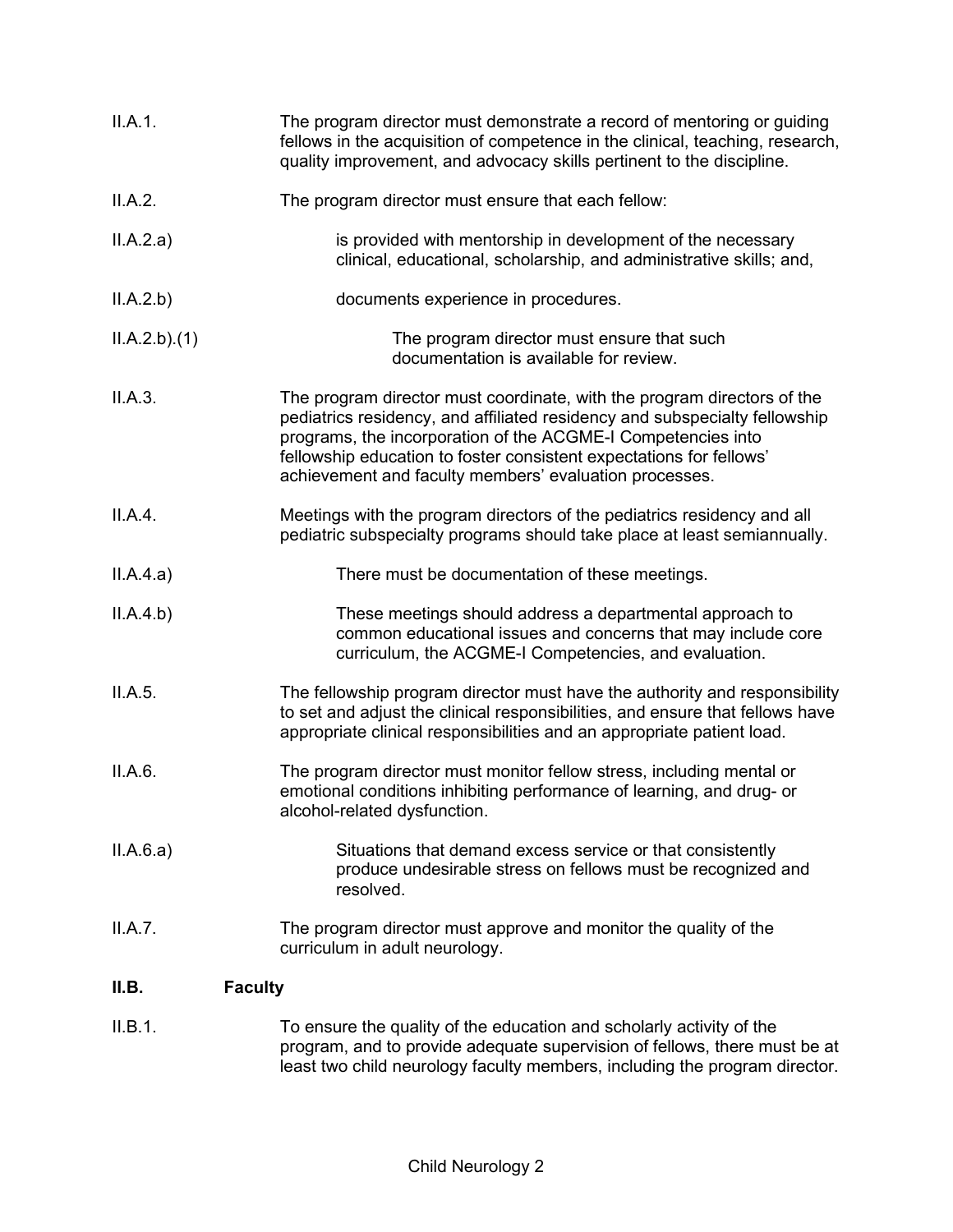| II.B.2.   | Faculty members must encourage and support fellows in scholarly<br>activities.                                                                                                                            |
|-----------|-----------------------------------------------------------------------------------------------------------------------------------------------------------------------------------------------------------|
| II.B.2.a) | This must include mentoring fellows in the application of scientific<br>principles, epidemiology, biostatistics, and evidence-based<br>medicine to the clinical care of patients.                         |
| II.B.2.b) | Scholarly activities must be in basic science, clinical care,<br>education, health policy, health services, patient safety, or quality<br>improvement with implications for the field of child neurology. |
| II.B.3.   | Qualified faculty members with expertise in the disciplines related to child<br>neurology and neurology should be available, including:                                                                   |
| II.B.3.a) | child and adolescent psychiatry;                                                                                                                                                                          |
| II.B.3.b) | clinical neurophysiology;                                                                                                                                                                                 |
| ILB.3.c)  | cognitive development;                                                                                                                                                                                    |
| II.B.3.d  | critical care medicine, adult and pediatric;                                                                                                                                                              |
| II.B.3.e) | infectious disease, adult and pediatric;                                                                                                                                                                  |
| II.B.3.f) | neonatal neurology;                                                                                                                                                                                       |
| ILB.3.g)  | neurogenetics;                                                                                                                                                                                            |
| ILB.3.h)  | neuroimaging;                                                                                                                                                                                             |
| II.B.3.i) | neuroimmunology;                                                                                                                                                                                          |
| II.B.3.j) | neuromuscular disorders;                                                                                                                                                                                  |
| ILB.3.k)  | neuro-oncology;                                                                                                                                                                                           |
| II.B.3.I) | neuro-ophthalmology; and,                                                                                                                                                                                 |
| ILB.3.m)  | pain management.                                                                                                                                                                                          |
| II.B.4.   | Consultants with expertise in adult neurology should be available for<br>transition care of young adults.                                                                                                 |
| ILC.      | <b>Other Program Personnel</b>                                                                                                                                                                            |
|           | See International Foundational Requirements, Section II.C.                                                                                                                                                |
| II.D.     | <b>Resources</b>                                                                                                                                                                                          |
| II.D.1.   | Facilities and services, including comprehensive laboratory, pathology,                                                                                                                                   |

and imaging services and electrophysiological studies must be available.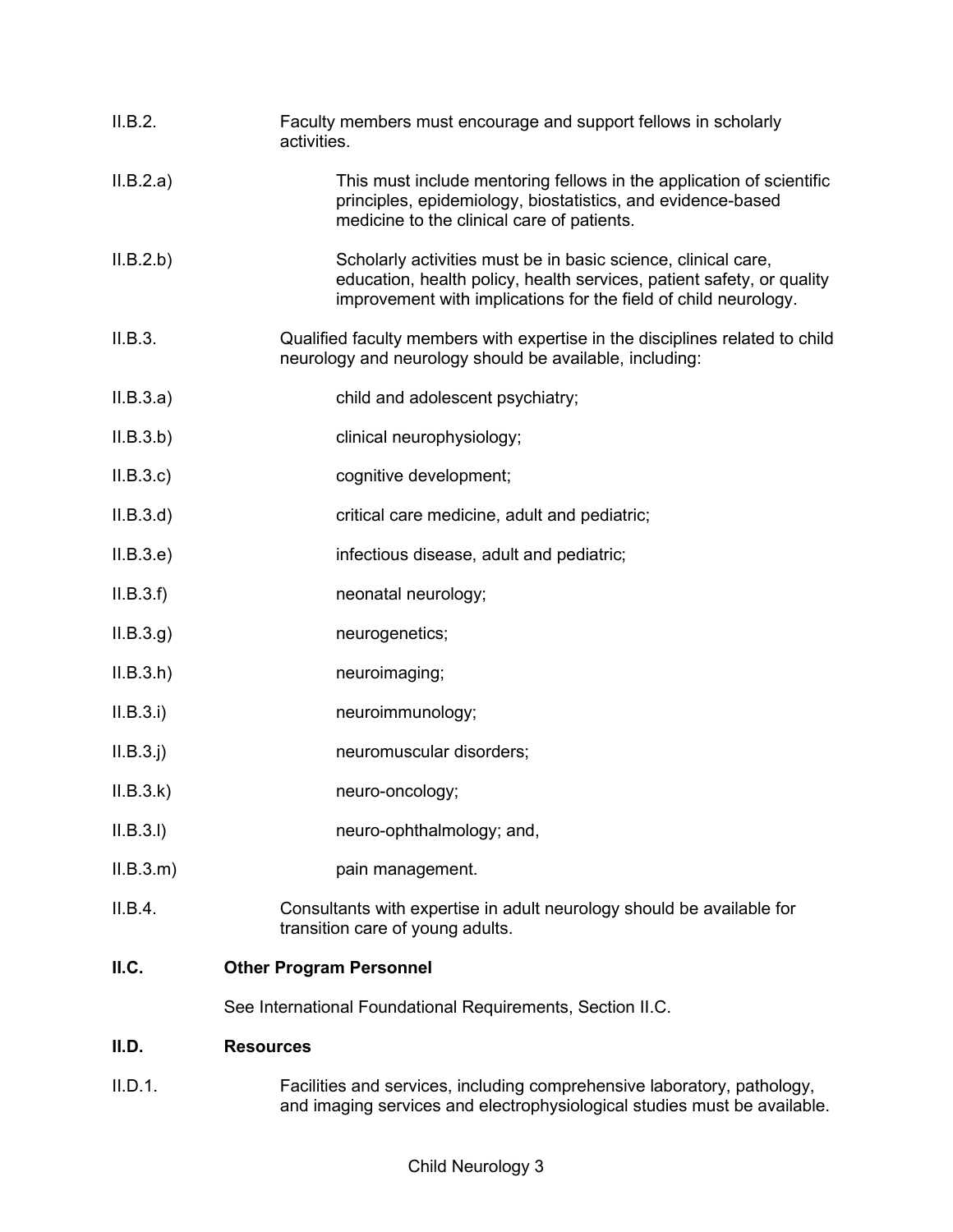- II.D.2. An adequate number and variety of child and adult neurology patients with both short- and long-term neurological problems and diversified as to age and gender must be available to provide a broad educational experience for the fellows.
- II.D.3. A sufficient number of patients must be available in inpatient and outpatient settings to meet the educational needs of the program.

### **III. Fellow Appointment**

## **III.A. Eligibility Criteria**

III.A.1. Prior to appointment in the program, fellows should have completed an ACGME-I-accredited residency program in pediatrics, or a pediatric residency program acceptable to the Sponsoring Institution's Graduate Medical Education Committee.

### **III.B. Number of Fellows**

See International Foundational Requirements, Section III.B.

### **IV. Specialty-Specific Educational Program**

# **IV.A. ACGME-I Competencies**

| IV.A.1.         | The program must integrate the following ACGME-I Competencies into<br>the curriculum.                                                                             |
|-----------------|-------------------------------------------------------------------------------------------------------------------------------------------------------------------|
| IV.A.1.a)       | Professionalism                                                                                                                                                   |
| IV.A.1.a)(1)    | Fellows must demonstrate a commitment to<br>professionalism and an adherence to ethical principles,<br>including:                                                 |
| IV.A.1.a)(1)(a) | trustworthiness that makes colleagues feel secure<br>when a fellow is responsible for the care of<br>patients;                                                    |
| IV.A.1.a)(1)(b) | leadership skills that enhance team function, the<br>learning environment, and/or the health care<br>delivery system/environment to improve patient<br>care; and, |
| IV.A.1.a)(1)(c) | the capacity to recognize that ambiguity is part of<br>clinical medicine and to respond by utilizing<br>appropriate resources in dealing with uncertainty.        |
| IV.A.1.b)       | <b>Patient Care and Procedural Skills</b>                                                                                                                         |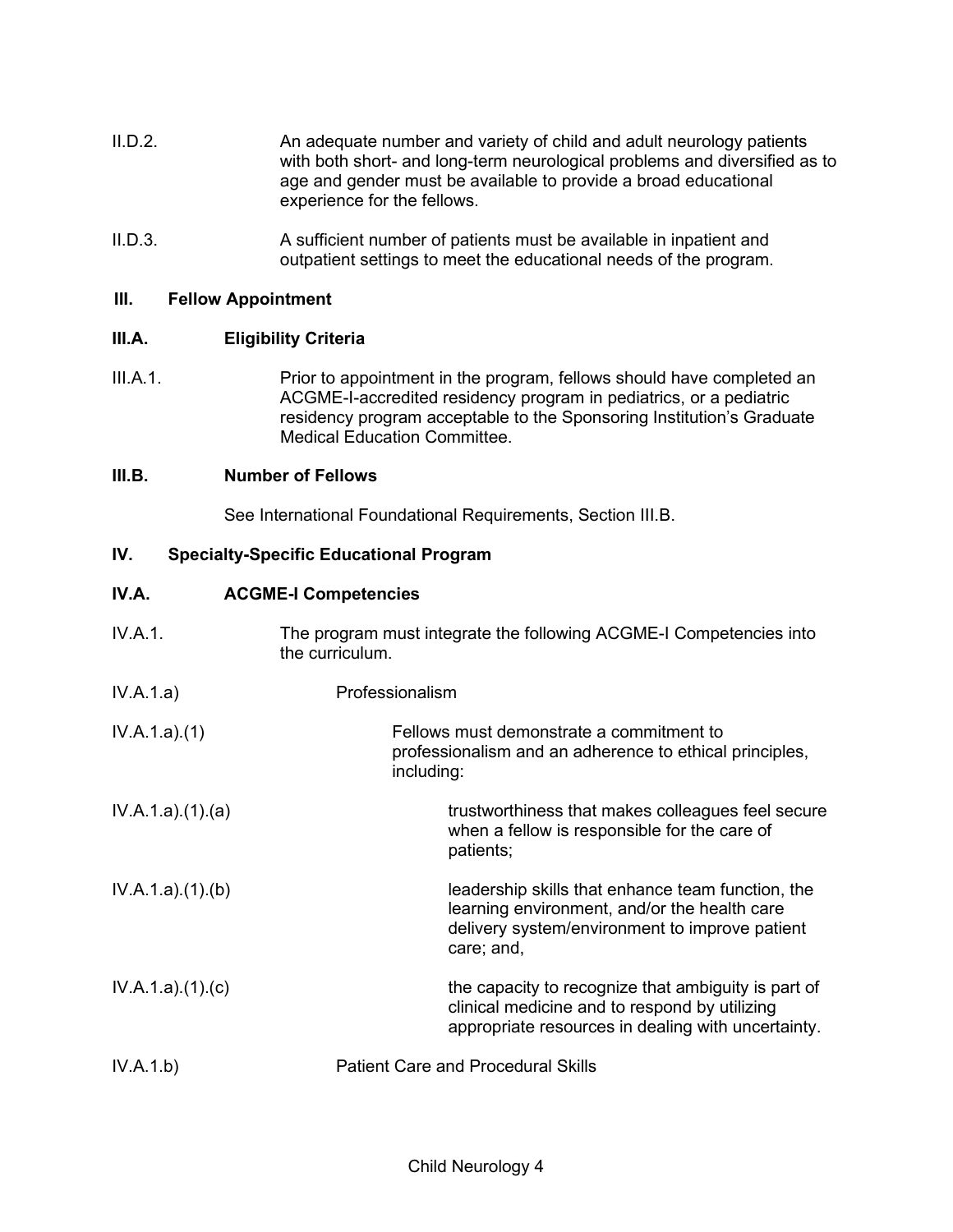| IV.A.1.b)(1)          | Fellows must provide patient care that is compassionate,<br>appropriate, and effective for the treatment of health<br>problems and the promotion of health.                                                                              |
|-----------------------|------------------------------------------------------------------------------------------------------------------------------------------------------------------------------------------------------------------------------------------|
| IV.A.1.b)(1)(a)       | Fellows must demonstrate competence in the<br>clinical skills needed in child neurology, including:                                                                                                                                      |
| IV.A.1.b)(1).(a)(i)   | providing consultation, performing a history<br>and physical examination, making informed<br>diagnostic and therapeutic decisions that<br>result in optimal clinical judgement, and<br>developing and carrying out management<br>plans;  |
| IV.A.1.b)(1)(a)(ii)   | providing transfer of care that ensures<br>seamless transitions, counseling patients<br>and patients' families, using information<br>technology to optimize patient care, and<br>providing appropriate role modeling and<br>supervision; |
| IV.A.1.b)(1)(a)(iii)  | providing for or coordinating with a medical<br>home for patients with complex and chronic<br>diseases;                                                                                                                                  |
| IV.A.1.b)(1)(a)(iv)   | conducting a thorough neurological<br>examination, to include organizing and<br>recoding data;                                                                                                                                           |
| IV.A.1.b)(1)(a)(v)    | recognizing psychiatric disorders in children<br>and adolescents, and using the consultation<br>and referral of mental health providers;                                                                                                 |
| IV.A.1.b)(1)(a)(vi)   | managing neurological disorders interacting<br>with psychiatric disorders;                                                                                                                                                               |
| IV.A.1.b)(1)(a)(vii)  | managing pediatric patients with acute<br>neurological disorders in an intensive care<br>unit and an emergency department;                                                                                                               |
| IV.A.1.b)(1)(a)(viii) | managing infants, children, and adolescents<br>with common and complex neurologic<br>disorders, to include headaches, epilepsy,<br>pediatric stroke, and neurometabolic and<br>neurogenetic problems; and,                               |
| IV.A.1.b)(1)(a)(ix)   | the use of appropriate and compassionate<br>methods of terminal palliative care, to<br>include adequate pain management.                                                                                                                 |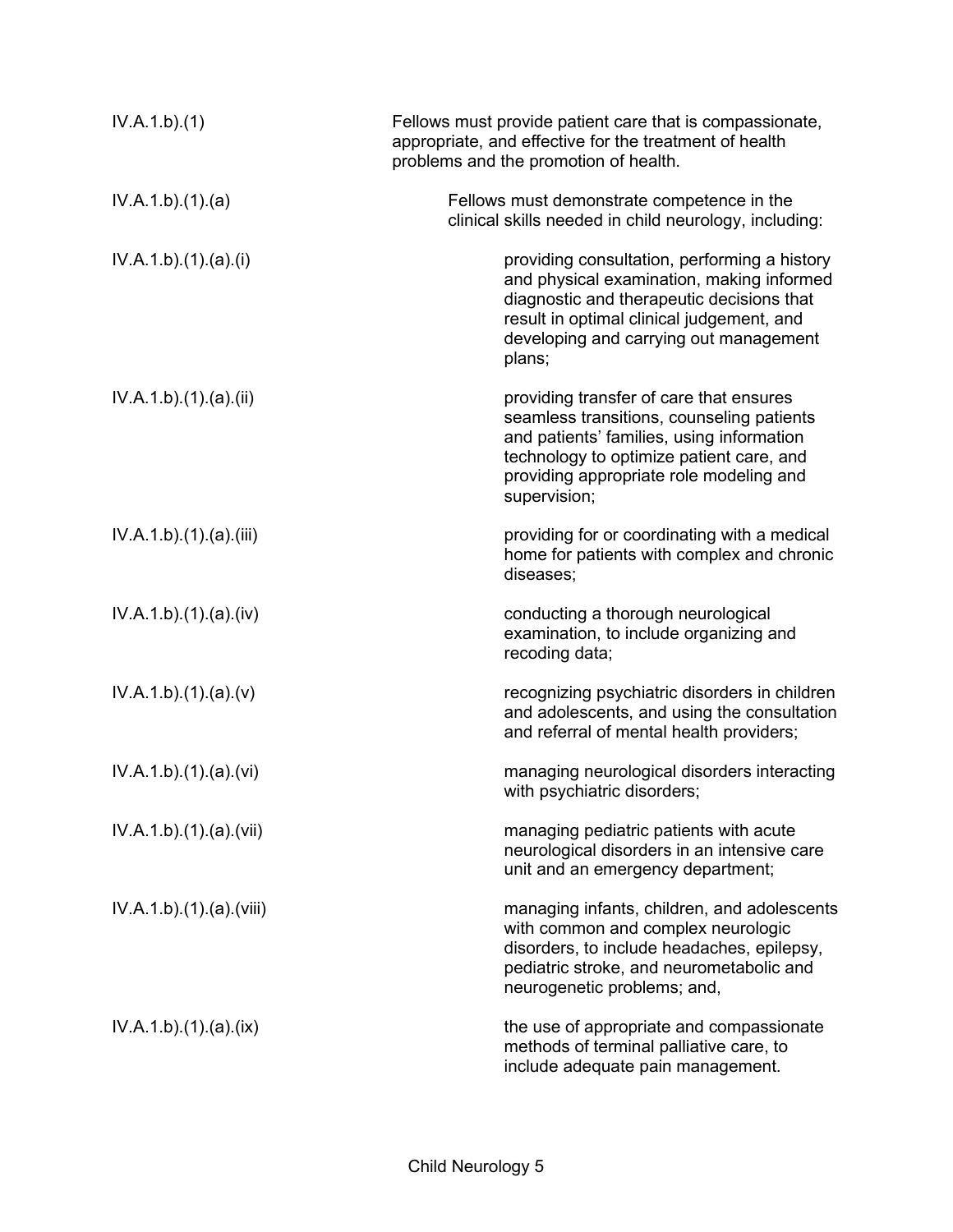| IV.A.1.b)(1)(b)           | Fellows must be able to competently perform all<br>medical, diagnostic, and surgical procedures<br>considered essential for the practice of child<br>neurology. Fellows must:                                                                                                                                                            |
|---------------------------|------------------------------------------------------------------------------------------------------------------------------------------------------------------------------------------------------------------------------------------------------------------------------------------------------------------------------------------|
| IV.A.1.b).(1).(b).(i)     | competently use and interpret the results of<br>laboratory tests and imaging; and,                                                                                                                                                                                                                                                       |
| IV.A.1.b)(1)(b)(ii)       | competently use and interpret the results of<br>neurodiagnostic tests.                                                                                                                                                                                                                                                                   |
| IV.A.1.c)                 | <b>Medical Knowledge</b>                                                                                                                                                                                                                                                                                                                 |
| $IV.A.1.c.$ (1)           | Fellows must demonstrate knowledge of established and<br>evolving biomedical clinical, epidemiological, and social-<br>behavioral sciences, as well as the application of this<br>knowledge to patient care. Fellows must demonstrate<br>knowledge of:                                                                                   |
| $IV.A.1.c$ . $(1).$ $(a)$ | biostatistics, bioethics, clinical and laboratory<br>research methodology, study design, preparation of<br>applications for funding and/or approval of clinical<br>research protocols, critical literature review,<br>principles of evidence-based medicine, ethical<br>principles involving clinical research, and teaching<br>methods; |
| $IV.A.1.c$ . $(1).$ (b)   | the psychological aspects of the patient-physician<br>relationship, and the importance of personal, social,<br>and cultural factors in disease processes and their<br>clinical expression;                                                                                                                                               |
| $IV.A.1.c$ ). $(1).$ (c)  | the basic principles of psychopathology, common<br>psychiatric diagnosis and therapies, and the<br>indications for and common complications of<br>psychiatry drugs;                                                                                                                                                                      |
| $IV.A.1.c$ . $(1).$ $(d)$ | the basic principles of rehabilitation for neurological<br>disorders, including pediatric neurological<br>disorders;                                                                                                                                                                                                                     |
| $IV.A.1.c$ . $(1).$ (e)   | the use of principles of bioethics and in the<br>provision of appropriate and cost-effective<br>evaluation and treatment for children with<br>neurologic disorders; and,                                                                                                                                                                 |
| $IV.A.1.c$ ). $(1).(f)$   | the basic sciences on which clinical child neurology<br>is founded, through application of this knowledge in<br>the care of their patients.                                                                                                                                                                                              |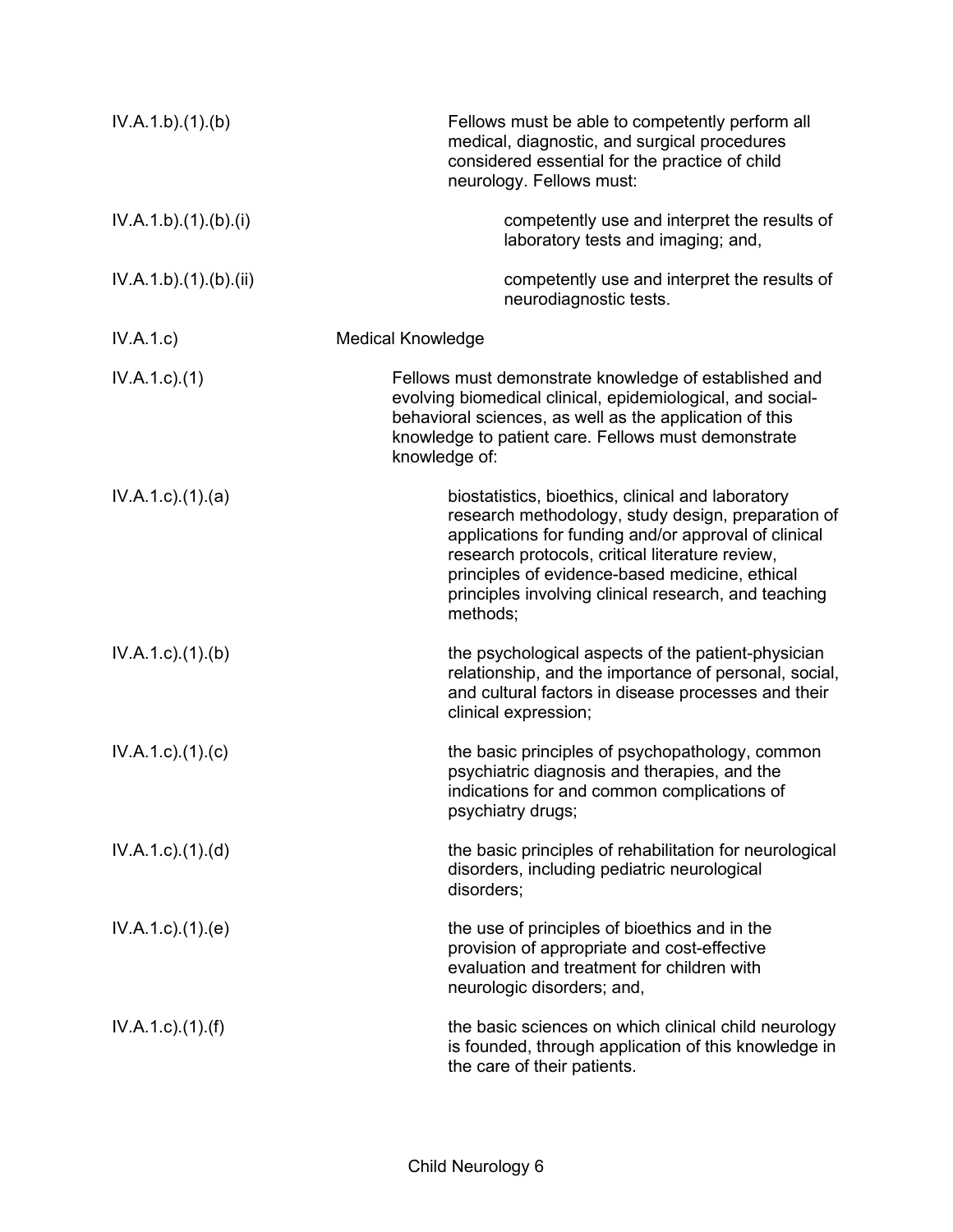| $IV.A.1.c$ . $(1).(f).(i)$ | This must include epidemiology and<br>statistics, genetics, immunology, molecular<br>biology, neural and behavioral development,<br>neuroanatomy, neurochemistry,<br>neuroimaging, neuropathology,<br>neuropharmacology, neurophysiology, and<br>neuropsychology.          |
|----------------------------|----------------------------------------------------------------------------------------------------------------------------------------------------------------------------------------------------------------------------------------------------------------------------|
| IV.A.1.d                   | Practice-based Learning and Improvement                                                                                                                                                                                                                                    |
| IV.A.1.d)(1)               | Fellows must demonstrate the ability to investigate and<br>evaluate their care of patients, to appraise and assimilate<br>scientific evidence, and to continuously improve patient<br>care based on constant self-evaluation and lifelong<br>learning.                     |
| IV.A.1.e)                  | Interpersonal and Communication Skills                                                                                                                                                                                                                                     |
| IV.A.1.e. (1)              | Fellows must demonstrate interpersonal and<br>communication skills that result in the effective exchange<br>of information and collaboration with patients, their<br>families, and health professionals. Fellows must<br>demonstrate:                                      |
| IV.A.1.e. (1). (a)         | skill in teaching both individuals and groups of<br>learners in clinical settings, classrooms, lectures,<br>and seminars, as well as by electronic and print<br>modalities;                                                                                                |
| IV.A.1.e. (1)(b)           | skill in providing feedback to learners and<br>assessing educational outcomes; and,                                                                                                                                                                                        |
| IV.A.1.e. (1). (c)         | the ability to provide psychosocial support and<br>counseling for patients and patients' family<br>members about terminal palliative care.                                                                                                                                 |
| IV.A.1.f)                  | <b>Systems-based Practice</b>                                                                                                                                                                                                                                              |
| IV.A.1.f)(1)               | Fellows must demonstrate an awareness of and<br>responsiveness to the larger context and system of health<br>care, including the social determinates of health, as well as<br>the ability to call effectively on other resources in the<br>system to produce optimal care. |
| IV.B.                      | <b>Regularly Scheduled Educational Activities</b>                                                                                                                                                                                                                          |
| IV.B.1.                    | Fellows must have a formally-structured educational program in the<br>clinical and basic sciences related to child neurology.                                                                                                                                              |
| IV.B.1.a)                  | The program must utilize didactic and clinical experience.                                                                                                                                                                                                                 |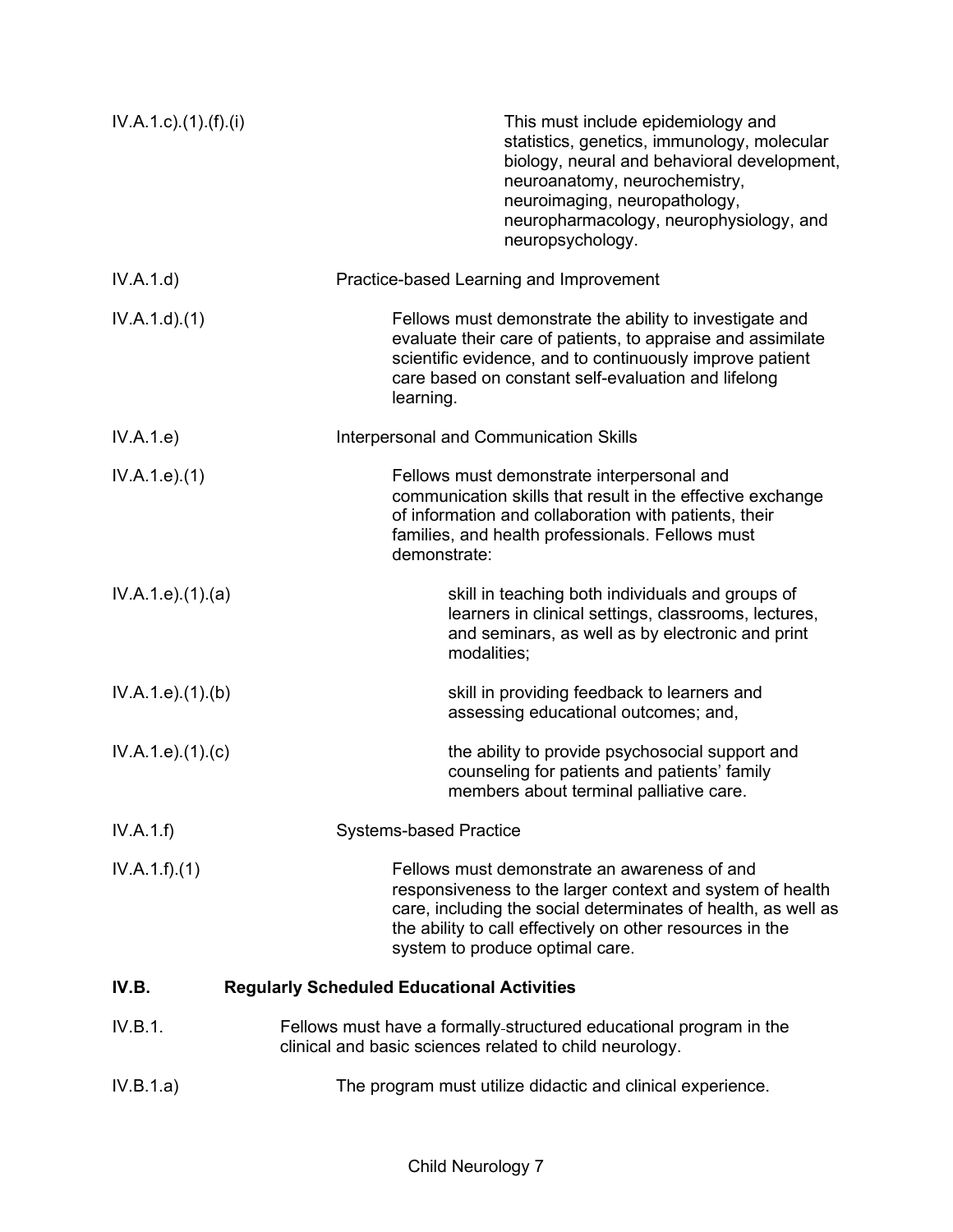| IV.B.1.a)(1)     | Clinical neurology faculty members must supervise and<br>direct clinical teaching rounds.                                                                                                                                                                                                                             |
|------------------|-----------------------------------------------------------------------------------------------------------------------------------------------------------------------------------------------------------------------------------------------------------------------------------------------------------------------|
| IV.B.1.a)(2)     | Clinical teaching rounds must occur at least five days per<br>week.                                                                                                                                                                                                                                                   |
| IV.B.1.b)        | Child neurology conferences must occur regularly and involve<br>active participation by the fellows in planning and implementation.                                                                                                                                                                                   |
| IV.B.1.c)        | Fellow education must include instruction in:                                                                                                                                                                                                                                                                         |
| $IV.B.1.c.$ (1)  | basic and fundamental disciplines, as appropriate to child<br>neurology, such as anatomy, physiology, biochemistry,<br>embryology, pathology, microbiology, pharmacology,<br>immunology, genetics, and nutrition/metabolism;                                                                                          |
| IV.B.1.c.2)      | pathophysiology of disease, reviews of recent advances in<br>clinical medicine and biomedical research, and<br>conferences dealing with bioethics, complications, end-of-<br>life care, palliation and death, and the scientific, ethical,<br>and legal implications of confidentiality and informed<br>consent; and, |
| IV.B.1.c)(2).(a) | This should include relationships between<br>physicians and with patients, patients' families,<br>allied health professionals, and society at large.                                                                                                                                                                  |
| IV.B.1.c.3)      | the economics of health care and current health care<br>management issues, such as cost-effective patient care,<br>practice management, preventive care, population health,<br>quality improvement, resource allocation, and clinical<br>outcomes.                                                                    |
| IV.B.2.          | The curriculum should include teaching in the following disciplines:                                                                                                                                                                                                                                                  |
| IV.B.2.a)        | cerebrovascular disease;                                                                                                                                                                                                                                                                                              |
| IV.B.2.b)        | clinical neurophysiology;                                                                                                                                                                                                                                                                                             |
| IV.B.2.c)        | cognitive and behavioral development;                                                                                                                                                                                                                                                                                 |
| IV.B.2.d)        | critical care;                                                                                                                                                                                                                                                                                                        |
| IV.B.2.e)        | epilepsy;                                                                                                                                                                                                                                                                                                             |
| IV.B.2.f)        | general and child neurology;                                                                                                                                                                                                                                                                                          |
| IV.B.2.g)        | infectious disease;                                                                                                                                                                                                                                                                                                   |
| IV.B.2.h)        | movement disorders;                                                                                                                                                                                                                                                                                                   |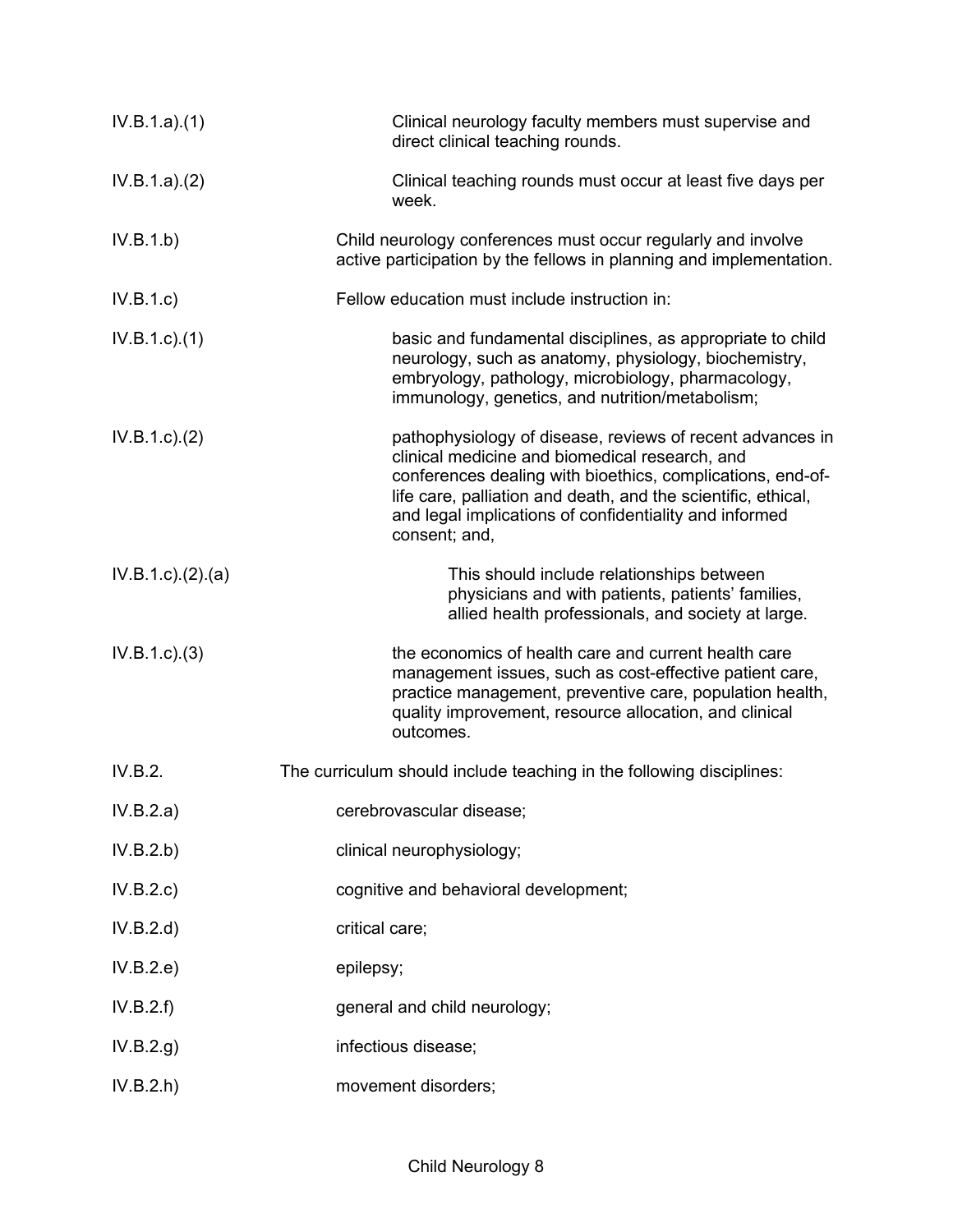- IV.B.2.i) neurogenetics;
- IV.B.2.j) neuroimaging;
- IV.B.2.k) neuroimmunology;
- IV.B.2.I) neurometabolism;
- IV.B.2.m) neuromuscular disease;
- IV.B.2.n) neuro-oncology;
- IV.B.2.o) neuro-ophthalmology;
- IV.B.2.p) neuro-otology;
- IV.B.2.q) neuropathology;
- IV.B.2.r) neuroradiology; and,
- IV.B.2.s) pain management.
- IV.B.3. There must be gross and microscopic pathology conferences and clinical pathology conferences.

# **IV.C. Clinical Experiences**

- IV.C.1. For programs that are 36 months in length, fellows must have at least six months of adult neurology experience, including:
- IV.C.1.a) at least two months of inpatient adult neurology where fellows manage patients admitted to an inpatient service requiring neurologic care;
- IV.C.1.b) at least two months of outpatient adult neurology;
- IV.C.1.c) at least two months of adult neurology elective experiences; and,
- IV.C.1.d) no more than two months of clinical experience in treatment of adult stroke in an inpatient or outpatient setting.
- IV.C.2. For programs that are 48 months in length, fellows must have at least eight months of adult neurology experience, including:
- IV.C.2.a) **at least three months of inpatient adult neurology where fellows** manage patients admitted to an inpatient service requiring neurologic care;
- IV.C.2.b) at least three months of outpatient adult neurology;
- IV.C.2.c) at least two months of adult neurology elective experiences; and,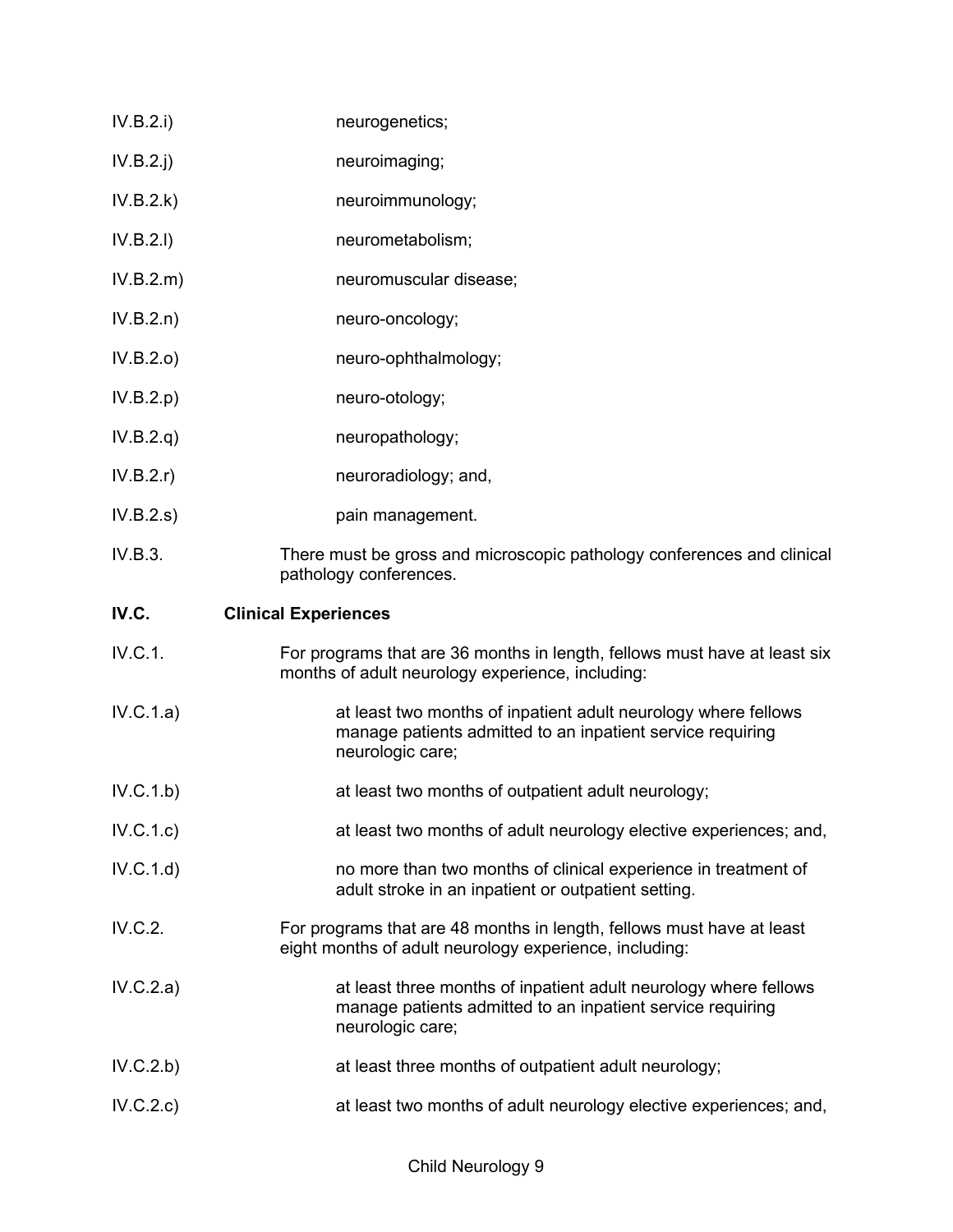| IV.C.2.d  | no more than four months of clinical experience in treatment of<br>adult stroke in an inpatient or outpatient setting.                                                                                              |
|-----------|---------------------------------------------------------------------------------------------------------------------------------------------------------------------------------------------------------------------|
| IV.C.3.   | For programs that are 36 months in length, fellows must have at least 24<br>months of child neurology experience, including:                                                                                        |
| IV.C.3.a) | at least 18 months of inpatient child neurology experience;                                                                                                                                                         |
| IV.C.3.b) | outpatient child neurology experience; and,                                                                                                                                                                         |
| IV.C.3.c) | elective experiences with assignments that accommodate<br>individual fellow interests.                                                                                                                              |
| IV.C.4.   | For programs that are 48 months in length, fellows must have at least 34<br>months of child neurology experiences, including:                                                                                       |
| IV.C.4.a) | at least 24 months of inpatient child neurology experience;                                                                                                                                                         |
| IV.C.4.b) | outpatient child neurology experience; and,                                                                                                                                                                         |
| IV.C.4.c) | elective experiences with assignments that accommodate<br>individual fellow interests.                                                                                                                              |
| IV.C.5.   | Fellows must have at least one month of experience in child and<br>adolescent psychiatry.                                                                                                                           |
| IV.C.6.   | Fellows must have at least one month of experience in pediatric<br>neurophysiology.                                                                                                                                 |
| IV.C.7.   | Fellows must have at least one month of experience in pediatric<br>neuroradiology.                                                                                                                                  |
| IV.C.8.   | Fellows must have at least one month of experience in neuro-<br>ophthalmology.                                                                                                                                      |
| IV.C.9.   | During inpatient rotations in child neurology, fellows must have:                                                                                                                                                   |
| IV.C.9.a) | management responsibility for hospitalized patients with<br>neurological disorders, including pediatric patients with acute<br>neurological disorders, in an intensive care unit and in an<br>emergency department; |
| IV.C.9.b) | experience in the evaluation and management of patients with<br>disorders of the nervous system requiring surgical management;<br>and,                                                                              |
| IV.C.9.c) | an assignment on a consultation service to the medical, surgical,<br>and psychiatric services.                                                                                                                      |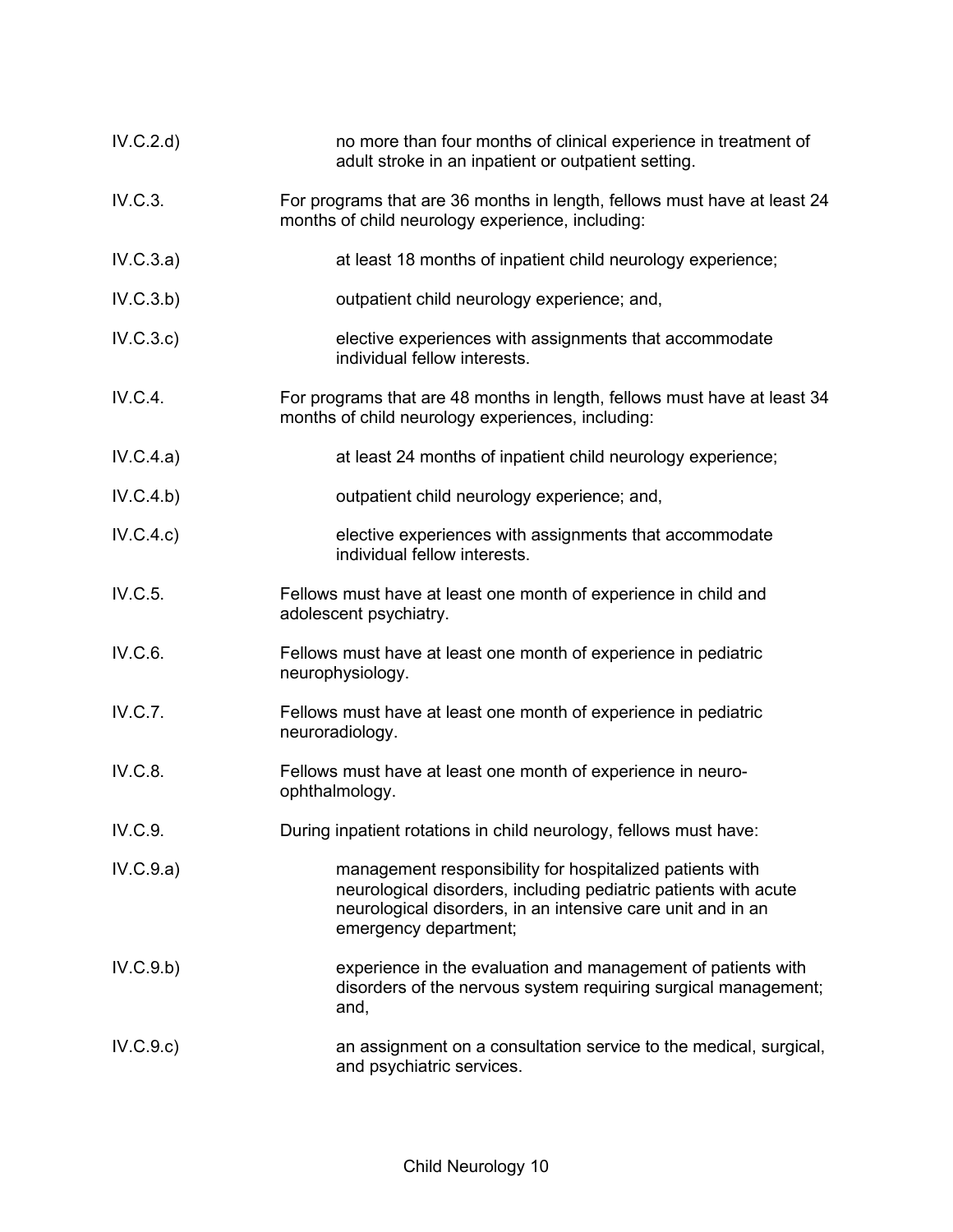| IV.C.10.         | Fellows must have responsibility, supervised by one or more members of<br>the child neurology faculty, for providing longitudinal care to a panel of<br>patients throughout the educational program.                                     |
|------------------|------------------------------------------------------------------------------------------------------------------------------------------------------------------------------------------------------------------------------------------|
| IV.C.10.a)       | The panel of patients must be representative of the types of<br>neurological conditions that fellows are likely to encounter once<br>they complete their educational program.                                                            |
| IV.C.10.b)       | Fellows should attend longitudinal/continuity clinic at least one<br>half-day weekly throughout the duration of the program.                                                                                                             |
| IV.D.            | <b>Scholarly Activity</b>                                                                                                                                                                                                                |
| IV.D.1.          | <b>Fellows' Scholarly Activity</b>                                                                                                                                                                                                       |
| IV.D.1.a)        | The program must have a core curriculum in research and<br>scholarship.                                                                                                                                                                  |
| IV.D.1.a)(1)     | Where appropriate, the curriculum should be a<br>collaborative effort involving all pediatric subspecialty<br>programs at the institution.                                                                                               |
| IV.D.1.b)        | The program must provide a Scholarship Oversight Committee for<br>each fellow to oversee and evaluate the fellow's progress as<br>related to scholarly activity.                                                                         |
| IV.D.1.b)(1)     | Where applicable, a fellow's Scholarship Oversight<br>Committee should be a collaborative effort involving other<br>pediatric subspecialty programs or other experts.                                                                    |
| IV.D.1.c         | Each fellow must design and conduct a scholarly project in<br>pediatric nephrology with guidance from the fellowship director and<br>a designated mentor. The designated mentor must:                                                    |
| $IV.D.1.c$ $(1)$ | be approved by the Scholarship Oversight Committee;<br>and,                                                                                                                                                                              |
| $IV.D.1.c$ $(2)$ | have expertise in the fellow's area of scholarly interest,<br>either as a faculty member in pediatric nephrology or<br>through collaboration with other departments or divisions.                                                        |
| IV.D.1.d         | Fellows' scholarly experience must begin in the first year and<br>continue for the entire length of the educational program.                                                                                                             |
| $IV.D.1.d$ $(1)$ | The experience must be structured to allow development<br>of requisite skills in research and scholarship, and provide<br>sufficient time for project completion, and presentation of<br>results to the Scholarship Oversight Committee. |
| IV.D.2.          | <b>Faculty Scholarly Activity</b>                                                                                                                                                                                                        |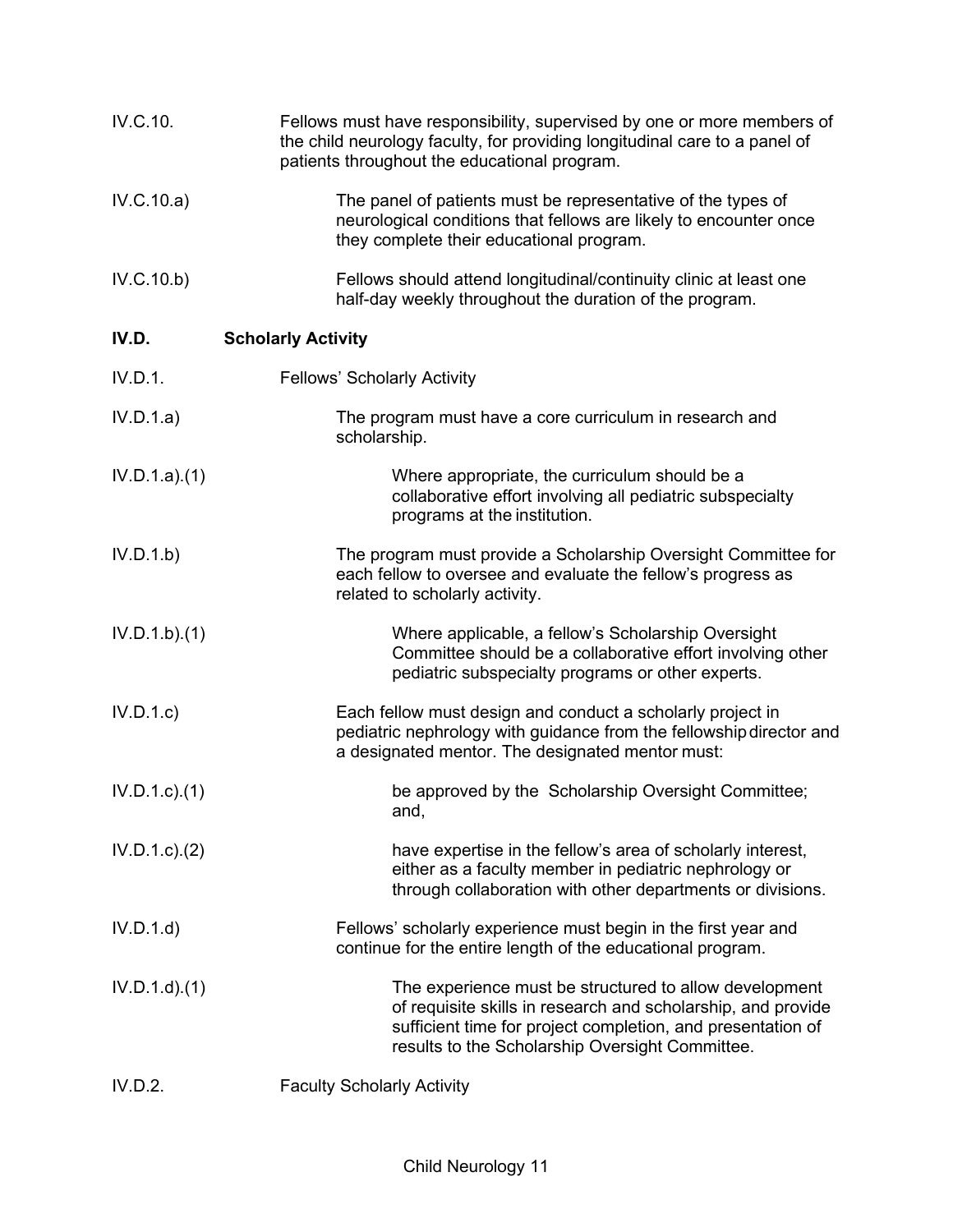| IV.D.2.a) | The program director must demonstrate a record of ongoing |
|-----------|-----------------------------------------------------------|
|           | involvement in scholarly activity.                        |

# **V. Evaluation**

See International Foundational Requirements, Section V.

# **VI. The Learning and Working Environment**

### **VI.A. Principles**

See International Foundational Requirements, Section VI.A.

## **VI.B. Patient Safety**

See International Foundational Requirements, Section VI.B.

## **VI.C. Quality Improvement**

See International Foundational Requirements, Section VI.C.

### **VI.D. Supervision and Accountability**

- VI.D.1. The program must ensure supervision of fellows through explicit written descriptions of supervisory lines of responsibility for patient care.
- VI.D.1.a) Supervision guidelines must be communicated to all members of the program staff.
- VI.D.1.b) Fellows must be provided with prompt, reliable systems for communication and interaction with supervisory physicians.

## **VI.E. Professionalism**

See International Foundational Requirements, Section VI.E.

# **VI.F. Well-Being**

See International Foundational Requirements, Section VI.F.

### **VI.G. Fatigue**

See International Foundational Requirements, Section VI.G.

## **VI.H. Transitions of Care**

See International Foundational Requirements, Section VI.H.

## **VI.I. Clinical Experience and Education**

See International Foundational Requirements, Section VI.I.